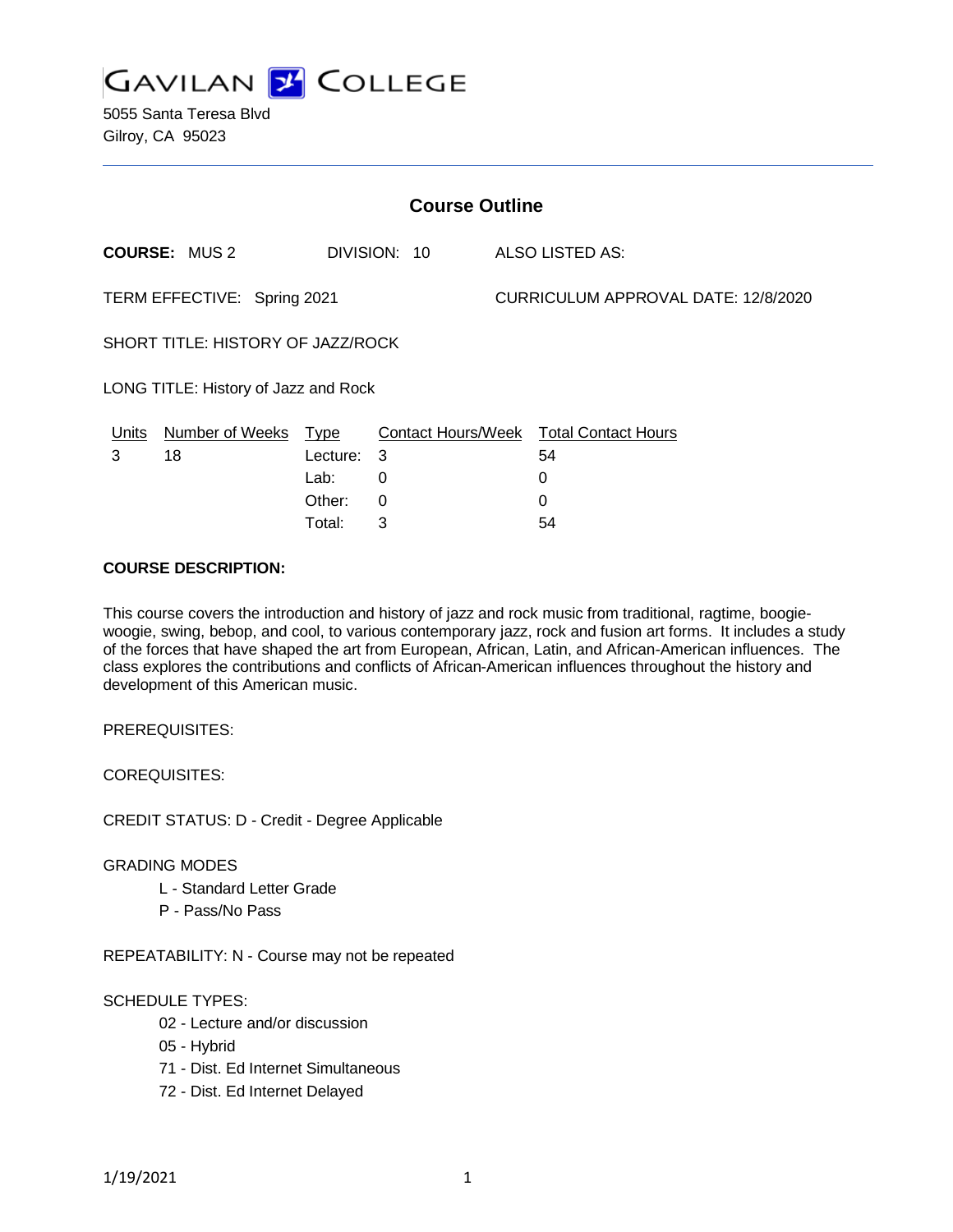### **STUDENT LEARNING OUTCOMES:**

By the end of this course, a student should:

1. Acquire and demonstrate knowledge of the history and perspective of Jazz and rock music in the 20th century.

2. Identify and evaluate various styles of Jazz periods including key musicians and heritages.

3. Identify and evaluate various styles of Blues periods including key musicians and heritages.

4. Students learn to analyze and appreciate works of philosophical and cultural importance, as well as, gain a broader understanding of the human condition.

5. Students will confidently understand and articulate their own subjective intellectual experiences

### **CONTENT, STUDENT PERFORMANCE OBJECTIVES, OUT-OF-CLASS ASSIGNMENTS**

Curriculum Approval Date: 12/8/2020

3 Hours

Introduction/Listening to Jazz

SPO: Identify and analyze basic elements of jazz improvisation. Examine the beginning cultural roots of jazz through an in-depth look into the African Diaspora.

3 Hours

Jazz Heritages (African, European, African-American Folk)

SPO: Analyze philosophical and cultural importance of Jazz heritage in African-American society.

3 Hours

The Blues and Ragtime

SPO: Analyze and identify various styles of blues/ragtime and its terminology. Gain an understanding as to why the "Blues" has a direct correlation to enslaved Africans in the New World.

3 Hours

Dixieland (1900-1920s)

SPO: Identify the characteristics and influences of ragtime. Subjectively illustrate the similarities and differences between ragtime and blues.

3 Hours

Boogie-Woogie /Swing 1920s-1940s)

SPO: Define the characteristics of Boogie-Woogie/Swing and its influences

3 Hours

Bop/Cool Bop

SPO: Analyze and identify various styles and terminology of Bop/Cool Bop.

3 Hours

Hard Bop

SPO: Identify, analyze and define the influences of Hard Bop. Articulate various aesthetic and emotional points-of-view that "Jazz" has on each individual through peer reviews.

3 Hours

Review/Midterm

3 Hours

Bebop (1940-1950)

SPO: Analyze and define the

characteristics and terminology of Bop.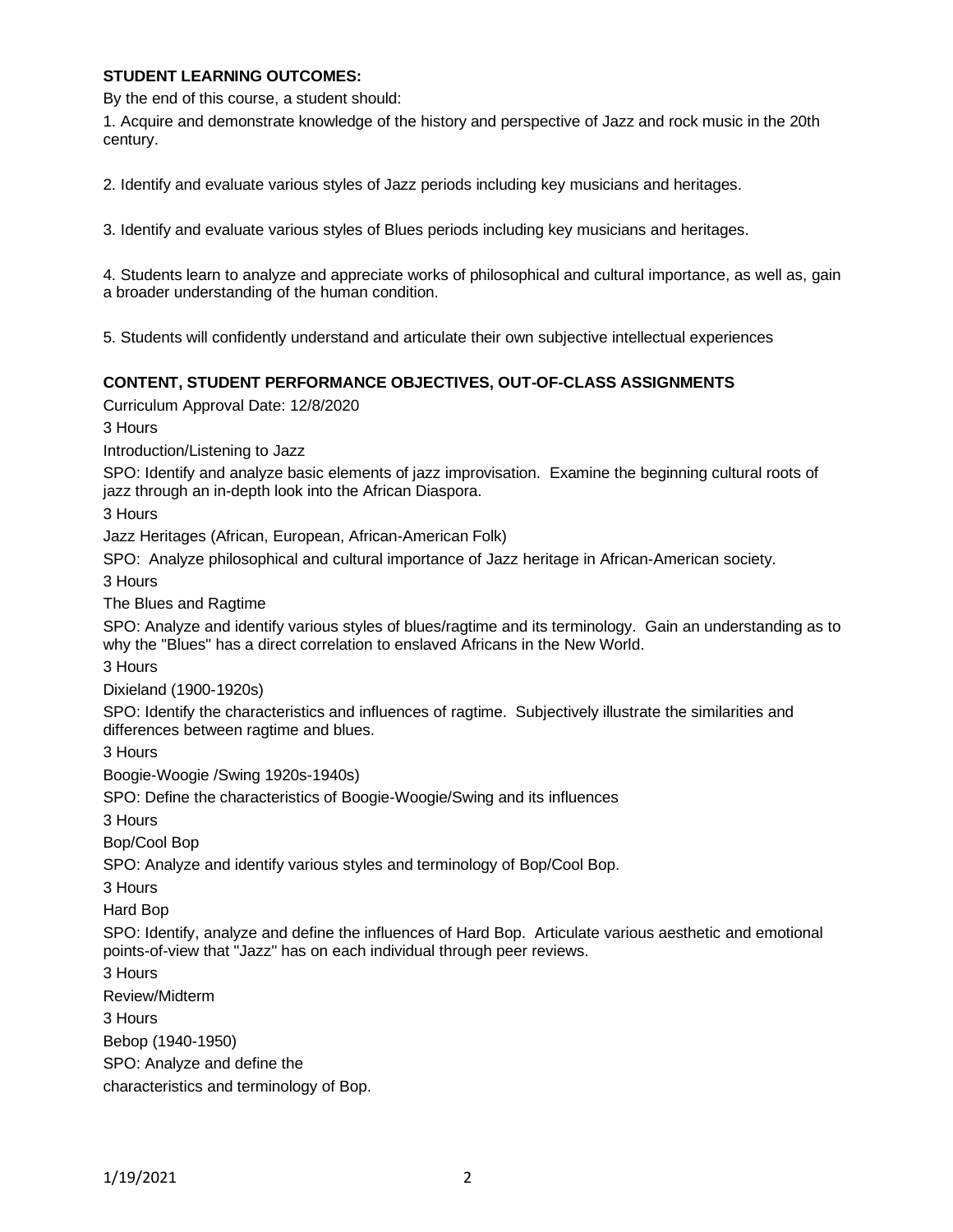3 Hours

Cool Bop/Hard Bop (1945-1955)

SPO: Identify and analyze the significance of this style and its influences on future genres.

3 Hours

Avant Garde, Free form, Crossover, Third Stream, Latin Jazz

SPO: Identify and define the significance of Avant Garde/Free Form and their influences on future genres. 3 Hours

Listening to Rock

SPO: Identify and analyze basic elements of Rock. Examine the stylistic sub-genres within rock and the relationship to cultural changes in modern American history.

3 Hours

Golden Age of Rock/ Classic Rock

SPO: Identify and analyze terminology and characteristics of Classic Rock and its influences.

3 Hours

Heavy Metal/Guitar Shredders/Big Voices

SPO: Define and analyze various styles of Heavy Metal and its influences.

3 Hours

Alternative Rock/Grunge

SPO: Define and analyze various styles of Alternative Rock/Grunge and its influences. Recognize how 90s Alternative rock shaped a new way of philosophical and cultural upheavel for generations to come.

3 Hours

Review/ Final Exam

# **METHODS OF INSTRUCTION:**

- a. Lecture and demonstration
- b. Multimedia demonstrations
- c. Video and audio recordings
- d. In-class group exercises and musical analysis
- e. Live performance attendance assignments

# **OUT OF CLASS ASSIGNMENTS:**

Required Outside Hours: 25

Assignment Description:

Students will engage in the creative process relevant to music appreciation by physically attending assigned concerts and viewing assigned concerts online.

Required Outside Hours: 35

Assignment Description:

Students will read and study from the required textbook, assigned articles and various academic journals.

Required Outside Hours: 30

Assignment Description:

Students will write weekly reading summaries and two research papers - one at the midway point and the other as part of their final.

Required Outside Hours: 18

Assignment Description:

Students will be required to listen to various recordings at the library.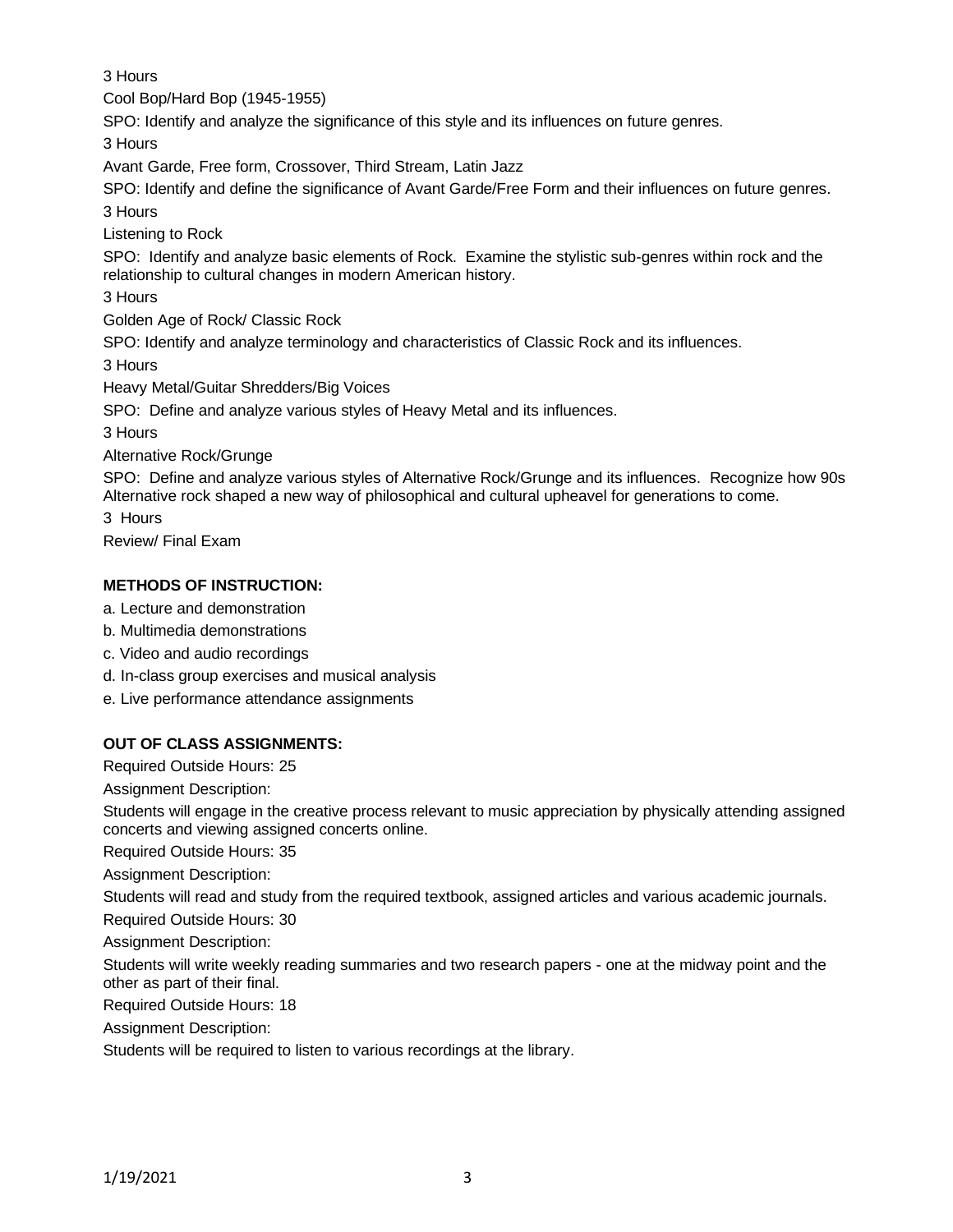## **METHODS OF EVALUATION:**

Writing assignments Percent of total grade: 30.00 % Percent range of total grade: 30% to 40% Section 1 ? Substantial writing assignments including: Essay Exams; Term or Other Papers; Other: multiple choice/listening Problem-solving assignments Percent of total grade: 10.00 % Percent range of total grade: 10% to 20% Quizzes; Exams Objective examinations Percent of total grade: 30.00 % Percent range of total grade: 30% to 50% Multiple Choice; True/False; Matching Items; Completion; Other: listening Other methods of evaluation Percent of total grade: 30.00 % Percent range of total grade: 20% to 40% Oral and group reports, concert critique

## **REPRESENTATIVE TEXTBOOKS:**

Jazz From Detroit. Michigan: University of Michigan Press,2019. 5 Year Update ISBN: 0472074261 Reading Level of Text, Grade: 12 Verified by: Dahveed Behroozi